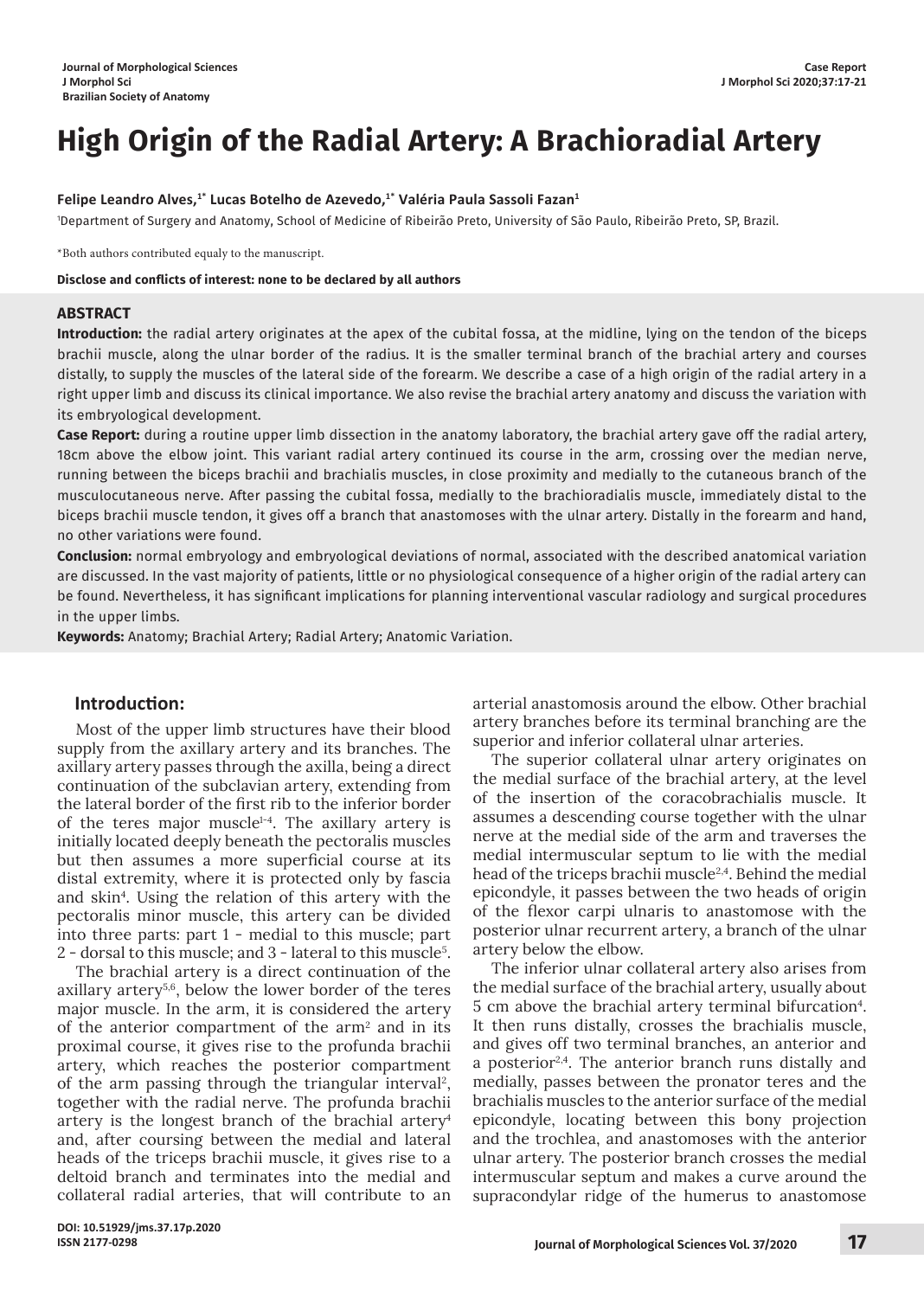with both, the collateral radial artery and the medial collateral artery (both branches of the profunda brachii artery).

The brachial artery lies in the neurovascular compartment of the arm, initially medial to the humerus. At this point, it can be easily found running close and medially to the coracobrachialis muscle and the short head of the biceps brachialis muscle. As it continues distally, it gradually becomes anterior to the humerus<sup>4</sup>, and at the expected point of its normal terminal branching, it lies anteriorly, in a groove between the biceps brachii and the brachialis muscles, midway between the two epicondyles of the humerus $^{\rm 4}$ , lying between the bicipital aponeurosis and the biceps brachii muscle tendon. At the apex of the cubital fossa, the brachial artery bifurcates into a radial artery and an ulnar artery<sup>2,4,6</sup>. The radial artery is the smaller terminal branch of the brachial artery $6$  and courses distally, to supply the muscles of the lateral side of the forearm. The ulnar artery passes deep to the pronator teres and flexor digitorum superficialis muscles $4$  to run at the ulnar side of the forearm. After giving off several branches as they run distally in the forearm, radial and ulnar arteries join in the hand to form the superficial<sup>7</sup> and deep palmar arches.

We report a case of high origin of the radial artery, revise its embryological possible origin, and discuss some of this anatomical variation clinical implications.

#### **Case Report**

During the routine dissection of the right upper limb of a 68-year-old male cadaver, the following anatomic variation was found. The brachial artery coursed for 10 cm after the inferior border of teres major muscle, as expected, in the medial side of the anterior compartment of the arm. At 18 cm above the elbow joint (upper 1/3 arm), this artery gave rise to the radial artery, to the lateral side of the arm (Figure 1). This variant radial artery continued its course in the arm, crossing over the median nerve, running between the biceps brachii and brachialis muscles (Figure 2), in close proximity and medially to the cutaneous branch of the

musculocutaneous nerve (Figure 2). After passing the cubital fossa, medially to the brachioradialis muscle, immediately distal to the biceps brachii muscle tendon, it gives off a branch that anastomoses with the ulnar artery (Figure 3). Distally in the forearm and hand, no other variations were found.

Before the high origin of the radial artery, the brachial artery gave off the profunda brachii artery (Figura 4a), which followed its normal course in the arm. At the same level of the high origin of the radial artery, the brachial artery gave off the superior collateral ulnar artery (Figure 4a), which also followed its normal course in the arm. The brachial artery continued its course distally in the arm and immediately before it was crossed over by the median nerve, it gave off the inferior collateral ulnar artery (Figure 4b). The recurrent radial artery arose from the anastomotic channel between the radial artery and the ulnar artery, shown in Figure 3. No other arterial variations were found in this upper limb.

#### **Discussion**

The highest percentage of variations of the brachial artery consists in its high bifurcation in the  $arm<sup>4</sup>$ , giving off the radial artery as high as the axillary artery level. A high proximal division of the brachial artery can be considered the "chief variation" of this artery1 . This high bifurcation of the brachial artery can occur at any point of its normal course in the arm, but is more frequent in the upper  $1/3<sup>1</sup>$ , as the present case report. Despite being a common brachial artery variation, with percentages described from 8 to  $20\%^{1,4,6,8,9}$ , it can occur in several different forms<sup>6</sup>. When the radial artery arises first, it is called brachioradial artery6,8. This artery usually runs superficial to the median nerve along the arm and posterior to the bicipital aponeurosis<sup>8</sup>. In our case, a relation with the cutaneous branch of the musculocutaneous nerve is also described.

Variations of the upper limb arteries are frequently observed not only in human anatomy laboratories but also in patients undergoing upper limb radiological or



Figure 1. High origin of the radial artery in a right upper limb. At 18 cm above the elbow joint (\*), the brachial artery (arrow) gave rise to the radial artery (arrowheads), to the lateral side of the arm.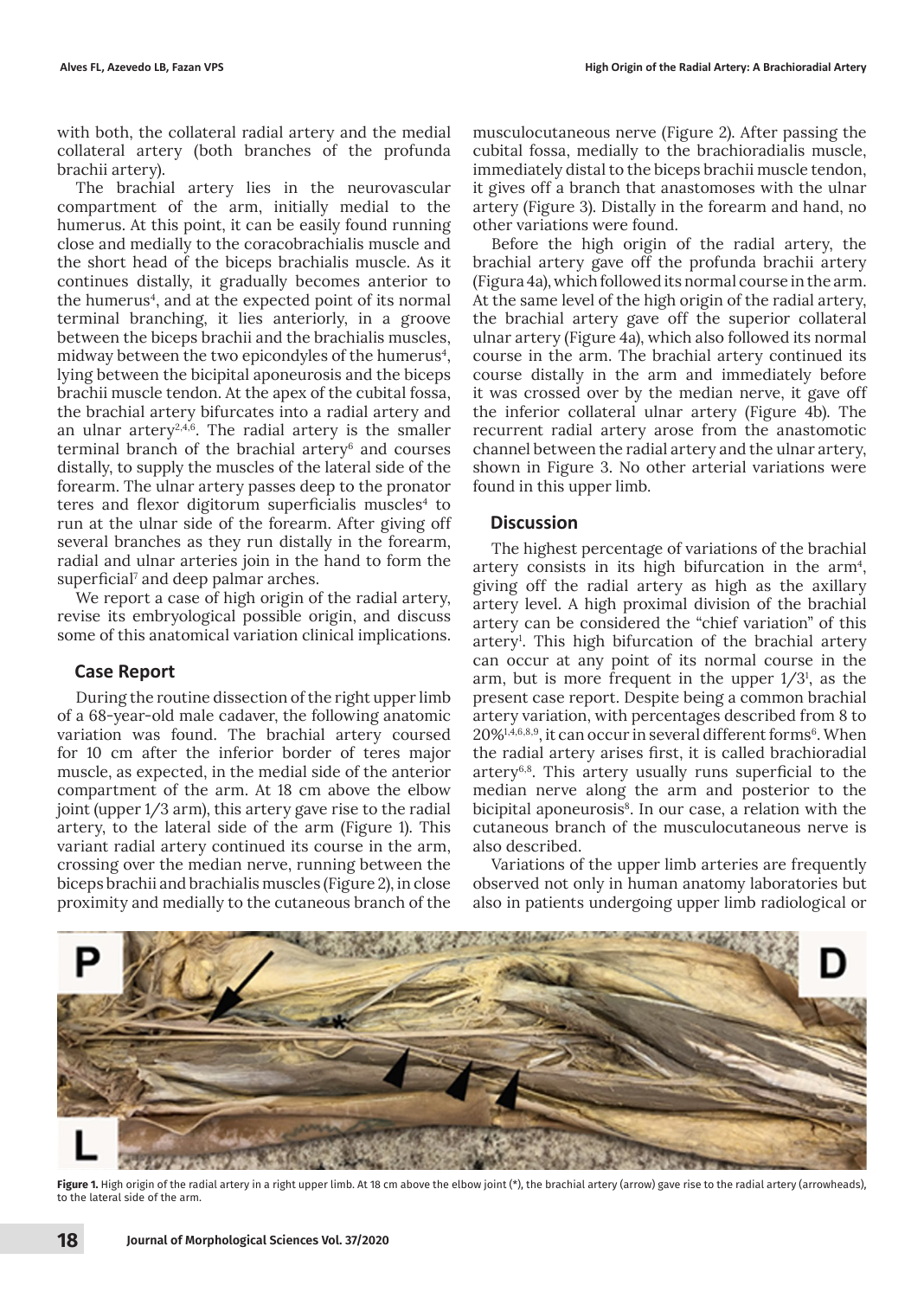

**Figure 2.** The variant radial artery (arrowheads) continued its course in the arm, crossing over the median nerve (\*\*\*), running between the biceps brachii and brachialis muscles, in close proximity and medially to the cutaneous branch of the musculocutaneous nerve (arrows).



**Figure 3.** After passing the cubital fossa, medially to the brachioradialis muscle, immediately distal to the biceps brachii muscle tendon, the radial artery (c) gives off a branch (arrow) that anastomoses with the ulnar artery(b). This anastomotic loop gives off the posterior interosseous artery (arrowhead). a = brachial artery; = median nerve



**Figure 4.** A: Normal origin of the profunda brachii artery (arrow), and the superior collateral ulnar artery (arrowhead) from the brachial artery (b). B: Origin of the inferior collateral ulnar artery (held by the tweezer), after the high origin of the radial artery (r). u = ulnar nerve.

surgical procedures. Most of these variations (about 15%) occur in the radial artery<sup> $4,10,11$ </sup>, followed by the ulnar artery<sup>11,12</sup>, in only 2% of individuals<sup>4</sup>.

In a normal situation, the radial artery is smaller in length compared to the ulnar artery $6$  but, it seems to be the direct continuation of the brachial artery. During the development of the upper limb, the arterial system has a complex embryonic pattern. The axial artery of the arm is the continuation of the 6th cervical segmental artery<sup>3</sup>. This artery grows distally and ventrally and terminates in a palmar capillary plexus in the hand. During this formation, the axial artery forms the axillary artery, the brachial artery, the anterior interosseous artery, and the deep palmar arch<sup>6</sup>. Later on, a median artery runs together with the median nerve and becomes the main artery<sup>3</sup>. In human embryos of 18mm length, the ulnar artery becomes a branch of the brachial artery and forms the superficial palmar arch. In 21mm long embryos, a superficial brachial artery starts on the axillary region, widens and ends on the dorsal side of the hand<sup>3</sup>. At 33 mm embryos, the medial artery regresses and the superficial brachial artery connects to the palmar arch. Then, an anastomosis between the brachial artery and the superficial brachial artery increases in size, the proximal part of the superficial brachial artery regresses and the remaining artery forms the radial artery<sup>3</sup>. Initially, the radial artery arises more proximal than the ulnar artery. It will establish a distal new connection with the main trunk, near the level of the ulnar artery. In later stages of the upper limb development, the proximal parts or the radial artery usually disapears<sup>11</sup>.

The hemodynamic flow in these arteries seems to be determinant for the regression or maintenance of the arteries in the developing upper limb. The hemodynamic dominance determines the involution of the superficial arteries located proximal to the anastomosis between superficial and deep arteries<sup>6</sup>.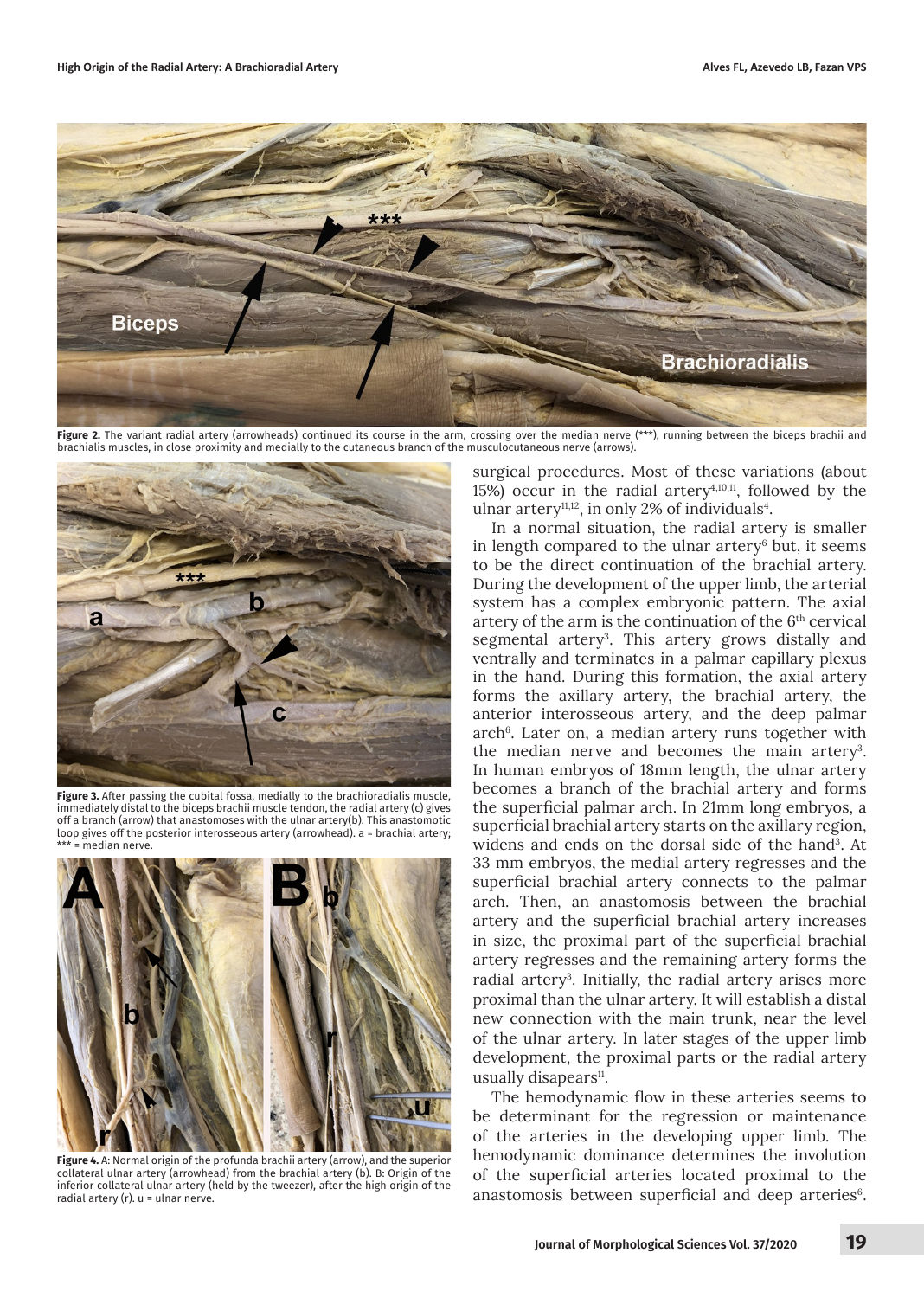Thus, developmental hemodynamic changes, associated with unusual induction and branching of the primitive vessels lead by vascular growth factors $6$ may result in anatomical variations of the arterial pattern of the limbs, such as the one we are describing.

Few cases in the literature reported a high origin of the radial artery in the arm, with a normal course in the forearm13-15 as the present report. Information on patterns and incidence of arterial variations of the upper limb is especially important for clinicians, radiologists, and surgeons because when performing an invasive procedure it is fundamental to know the expected arteries when approaching a specific area<sup>8</sup>. The unusual position of the brachial artery and its bifurcation may cause confusion during angiographic procedures and make the artery recognition and catheterization dificult6. Possible arterial injection of drugs due to proximity of normal vein puncture sites can also occur8. An abnormal arterial patter at the cubital fossa might also complicate surgical procedures such as biceps brachii tendon repair<sup>16</sup>. Inappropriate cannulation of variable vessels in the upper limb may result in thrombosis, gangrene, or, in extreme cases, limb loss<sup>6</sup>. An increased probability of failure of the brachio-cephalic (BC) arteriovenous fistulae (AVF)

#### **References**

1. Bergman RA, Thompson SA, Afifi AK. Catalog of Human Variation. Urban & Schwarzenber, Munich, 1984.

2. Drake RL, Vogl W, Mitchell AWM. Gray´s Anatomy for Students. Elsevier Churchill Livingstone, Philadelphia, 2005.

3. Lippert H, Pabst R. Arterial variations in man. Classification and frequency. J. F. Bergmann Verlag Muchen, 1985.

4. Tountas CP, Bergman RA. Anatomic Variations of the Upper Extremity. Churchill Livingstone Inc., New York, 1993.

5. Borges FA, Branco FET, Coutinho DJ, Pulcinelli E, Rodrigues-Filho AO, Nunes W, Fazan VPS. Variations of the axillary artery and its branches (Variações da artéria axillar e seus ramos). Cirurgia Vascular & Angiologia 2000;16:21-25. (Published in Portuguese)

6. Tsoucalas G, Eleftheriou A, Panagouli E. High Bifurcation of the Brachial Artery: An Embryological Overview. Cureus 2020;12(2):e7097.doi: 10.7759/cureus.7097.

7. Fazan VPS, Borges CT, Silva JH, Caetano AG, Rodrigues Filho AO. Superficial palmar arch: an arterial diameter study. J Anat 2004;204:307–311.

8. Rodriguez-Niedenfuhr M, Vazquez T, Nearn L, Ferreira B, Parkin I, Sanudo JR. Variations of the arterial pattern in the upper limb revisited: a morphological and statistical study, with a review of the literature. J Anat 2001;199,547–566.

9. Panagouli E, Anagnostopoulou S, Venieratos D. Bilateral asymmetry of the highly bifurcated brachial artery variation. Rom J Morphol Embryol 2014;55,469-472.

10. McCormack LJ, CauldwellMD, Anson BJ. Brachial and antebrachial arterialpatterns. Surg Gynec Obst 1953;96:43-54.

in patients with a high bifurcation of the brachial artery was reported<sup>17</sup>. Finally, but not less important, variations of the radial artery in its origin and course may cause implications in planning and conducting flap harvesting during reconstructive surgeries $6,18$ .

Thus, anatomic variations knowledge is important not only for anatomists but also for a large number of medical professionals such as radiologists, orthopedists, vascular surgeons, and plastic surgeons<sup>11</sup>.

#### **Conclusion**

In the vast majority of patients, little or no physiological consequence of a higher origin of the radial artery can be found. Nevertheless, it has a tremendous implication for planning interventional vascular radiology and surgical procedures in the upper limbs.

## **Acknowledgments**

We thank Mr. Waldeci Roberto Bim for his outstanding skill in dissecting the specimen. We are also grateful to Mr. Valdir Mazucato Júnior and Mr. Marcelo Savoldi, from the Human Anatomy Laboratory, School of Medicine of Ribeirão Preto, University of São Paulo, for excellent technical support.

11. Chakravarthi KK, Siddaraju KS, Venumadhav N, Sharma A, Kumar N. Anatomical variation of brachial artery – Its morphology, embryogenesis and clinical implications. J clin Diag Res 2014;8:AC17-AC20.

12. Cherukupalli C, Dwivedi A, Dayal R. High bifurcation of brachial artery with acute arterial insuficiency: a case report. Vasc Endovascular Surg 2007;41:572-574.

13. Okaro IO, Jiburum BC. Rare high origin of radial artery: A bilateral and symmetrical case. Nigerian J Surgical Research 2003;5:70-82.

14. Yalcin B, Kocabiyik N, Yazar F, Kirici Y, Ozan H. Arterial variations of the upper extremities. Anat Sci Int. 2006;81:62-4. Doi: 10.1111/j.1447-073X.2006.00110.x

15. Zhan D, Zhao Y, Sun J, Ling EA, Yip GW. High origin of radial arteries: a report of two rare cases. Scientific World Journal 2010;10:1999-2002. Doi: 10.1100/tsw.2010.187.

16. Zeltser DW, Strauch RJ. Vascular anatomy relevant to distal biceps tendon repair. J Shoulder Elbow Surg 2016;25:283-288. Doi: 10.1016/j.jse.2015.08.042

17. Lioupis C, Mistry H, Junghans C, Haughey N, Freedman B, Tyrrell M, Valenti D. High brachial artery bifurcation is associated with failure of brachio-cephalic autologous arteriovenous fistulae. J Vasc Access 2010;11:132-137. doi: 10.1177/112972981001100209

18. Hansdak R, Arora J, Sharma M, Mehta V, Suri RK, Das S. Unusual branching pattern of brachial artery - Embryological basis and clinicoanatomical insight. Clin Ter. 2015;166(2):65-7. doi: 10.7417/ CT.2015.1817